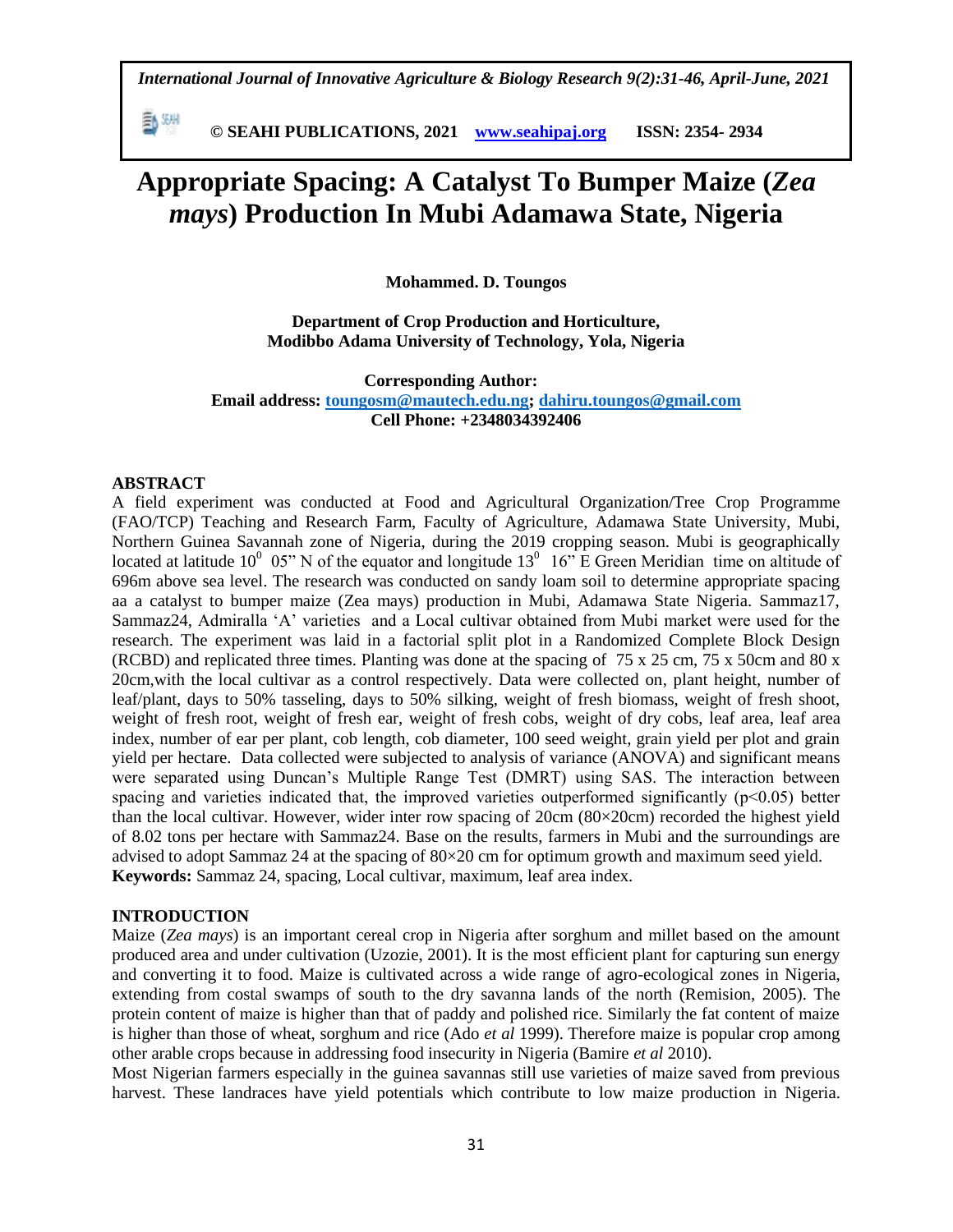Cropping system is another major problem affecting maize and other cereals production in Nigeria. Cropping system is the pattern in which crops are grown in a given area over a period of time including the ethical managerial resources utilized (Onwueme and Simiha 1991). One of the cropping systems that affect maize production is mostly spacing. Roja (2001) reported that raising maize population from 53,333 to 88888 plant per ha significantly increased the fresh ear yield. However, Akbar *et al* (1996) was of the view that the most proper sowing density in maize was 100000 plant per ha.

However, Mureithi *et al*. (2005) asserted that raising the yield per unit area of individual crops was the way forward. Yield potentials have usually been represented in parts under the most favorable combination of soils, climate and crop management in certain places without considering spacing which is a major factor in increased yield potential of maize. With the statistics and records available on maize production in Nigeria, there is no doubt it is one of the three most useful crops in the nation. Exploiting all avenues to increase its production under any condition to meet the demands of the teeming population would not be out of order, thus the need for a good choice of spacing. Reports of inconsistent yield effects of plant spacing uniformity could be the consequence of plant density difference and the method through which plant spacing variability was measured (Fowler 2012; Thompson, 2013). Yield increases are dependent on many factors ranging from water availability and distribution, nutrient supply as well as spacing which is a major determinant of yield addition or subtraction. Increasing population density remains the most effective way to increase whole-plant yield in short-season maize with 13% advantage Trik (2009). Narrow row spacing was found not to have a negative effect on whole-plant yield and nutritive value (Baron *et al.,* 2006; Boloyi, 2014). Wider spacing encourages growth of weed and thus more labor and increase in cost of production. Sharifi *et al.* (2009) concluded that plant population density influenced maize dry matter yield. Moderate densities were seen as good, and significant reduction occurred only at very high densities.

Maize grains seem to respond to population densities and spacing. However, according to Boloyi (2014), 75 x 25 cm is the best spacing for mechanized farming. But Tri (2009) observed that the best spacing was 20 to 25 cm along rows and 70 to 80 cm between rows, though the popular spacing was 75 x 25 cm at one plant per stand and 75 x 50 cm at two plants per stand. Anyanwu (2013) was of the opinion that maize should be sown at 90 x 45 cm spacing on ridges and 90 x 30 cm when staggered, and that maize spacing should actually be determined by the soil fertility of an area. Rui *et al.* (2011) recommended a spacing distance of 30 cm along the row and 90 cm between rows, while Leebass (2012) recommended 90 x 60 cm along and between rows at two seeds per hole. Futuless *et al.* (2010) compared four spacing (75 x 25, 75 x 20, 75 x 15 and 75 x 10 cm) in Mubi, Nigeria and found out that maize planted at 75 x 25 cm gave the highest grain yield of 1900 kg/ha. They therefore recommended that farmers in Mubi should adopt the spacing of 75 x 25 cm for maximum productivity. However, Zamir *et al.* (2011) recommended 60 x 20 cm for farmers in Faisalabad in Pakistan as it gave the highest average yield of 7.6 kg/ha. They further observed that the yield was determined by the agro-climatic condition of the area after comparing the spacing of 60 x 20 cm, 60 x 25 and 60 x 30 cm. Boloyi (2014) recommended a spacing of 90 x 25 cm for farmers in Ibadan, Nigeria since it gave the highest average yield of 232.3 kg/ha in comparison with the other spacing of 75 x 50 and 75 x 25 cm that produced lower yields. However, many farmers in Yola, Adamawa State plant maize indiscriminately without due consideration of appropriate spacing, thus, the need for this study on comparative analysis of three different spacing (75 x 25cm), (75 x 50cm) and (80 x 20 cm) on the performance and yield of some maize varieties in Yola Adamawa State was adopted with the objectives to determine the effect of plant spacing on the growth and yield of maize and to identify the best variety and spacing for maize cultivation in Yola

**Morphology:** Maize is a 2-3m high grass with a solid single stem (stalk), 3-4 cm in diameter, with clearly defined nodes and internodes. The number of internodes ranges from 15 to 20. These are short and fairly thick at the base, but become longer and thinner near the terminal male inflorescence. The leaves arise from the nodes, alternately on opposite sides on the stalk. Emergence after planting is quite fast and range from 4 days in warm soil to 20 days in cool soil. In moist warm soil the radicle emerges 2-3 days after planting, and the plumule breaks through the seed-coat 1-2 days later. The radicle grows out to produce the first seminal root, after which three or four adventitious roots grow out sideways from the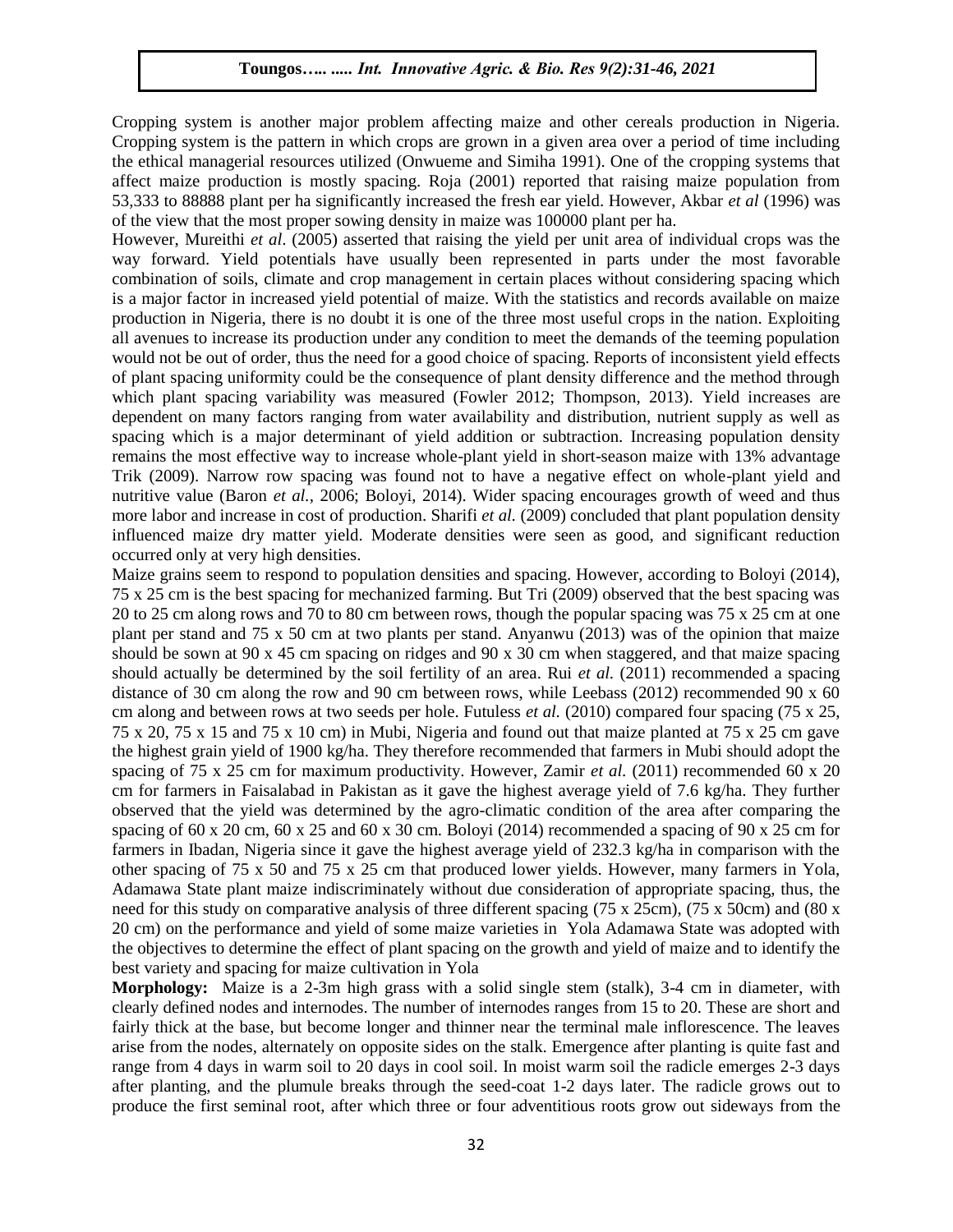embryo; they supply most of the soil-derived nutrition during the first few weeks. The permanent or coronal roots arise from the crown just below the soil surface once the seedling is growing well. Later on, more adventitious roots develop from above-ground nodes and grow into the soil, their function being to anchor the plant and support its upright position. Maize is a monoecious grass with male and female flowers borne in separate inflorescences on the same plant. Although it is self-fertile, the plant"s monoecious character and protandry ensure a cross-pollination of 90-95%. The tassel male inflorescence is a terminal panicle, up to 40 cm long, which stretches out from the enclosing leaves at the top of the stalk. The male or staminate flowers are present within spikelet on the branches (Marius *et al.,* 2011). The stamens elongate at anthesis and the pollen is released by the anthers. The female inflorescence, called the ear, develops on a short side-branch, which emerges from the axil of one or more of the middle leaves. An ear is a modified spike of which the central axis or cob bears paired spikelet"s, with one fertile flower each, in longitudinal rows. Hence, each ear will always have an even number of rows of kernels. The styles, called silks, are long and un-branched with short outgrowths called trichomes, which emerge from the husks at the top of the ear. Maize pollen is anemophilous, i.e. dispersed by wind. In calm weather and because of its large settling velocity most pollen falls within a few meters of the tassel; with high wind however, pollen can be carried distances of up to 500 meter. Pollen is shed over a number of days. It is very sensitive to high temperature and low air moisture.

**Uses of maize:** Maize is an important cereal in many developed and developing countries of the world. It is widely used for animal feed and industrial raw material in the developed countries where as the developing countries use it in general for feed. Because of its worldwide distribution and relatively lower price maize has wider range of uses. It is used directly for human consumption, in industrially processing foods, as Live-stock feed and in industrially nonfood products such as starches, acids and alcohols. Recently, there has been interest in using maize for production of ethanol a substitute for petroleum based fuels.

**Forage and Feed:** The next important field where maize finds extensive use is for livestock feeds viz: cattle Poultry and piggery both in the form of seeds and fodder. The green fodder can be fed to milk cattle to boost the milk production of a considerable extent; "South African Maize" is a best suited variety for fodder. The crop has to be harvested when the grains are in milky stage, this variety is supposed to have Lactogenic effect hence especially suited for milk cattle. The digest ability of maize fodder is higher than sorghum, and other non-leguminous forage crops. Maize plant does not have any problem of hydro genic acid or prussic acid production, hence of necessary crop can be harvested and fed to cattle at any stage of its growth, of course ideal stage of harvest for green fodder mid dough stage, when the dry matter content and digestibility are more desirable. The high carotene content of yellow maize is considered to be very useful in importing yellow color to egg yolk and yellow tinge to the milk. No other concentrate is yet to known to substitute maize in this respect.

**Food:** In most of the developing countries maize is consumed directly as food. In India, over 85 percent of the maize production is used as food. Most commonly used forms are as (i) Chapattis (ii) porridges of various forms, (iii) boiled or roasted green ears, (iv) breakfast foods like corn flakes and (v) [Popcorn.](http://cornindia.com/popcorn/) For the (iii) and (v) category sweet and [popcorn](http://cornindia.com/popcorn/) varieties are especially grown in USA and Europe.

**Other Uses includes:** The maize cob, the central rachis to which the grains are attached remains as an agricultural waste after threshing; it finds many important agricultural and industrial uses. Approximately it forms 15 to 18% of the total ear weight and contains 35% cellulose, 40% pentose and 15% lignin"s. Their uses in agriculture includes as a litter for poultry and as a soil conditioner.

**Industrial Uses:** The industrial uses based on the physical properties of the cob when ground to powder are as fillers for explosives in the manufacture of plastics, glues, adhesives, rayon, resin, vinegar and artificial leather and as diluents and carrier in the formulation of insecticides and pesticides. Based on the chemical properties the processed cobs find their use in the manufacture of fermentable sugars, solvents, liquid fuels, charcoal gas and other chemicals by destructive distillation, and also in the manufacture of pulp, paper and hard boards. The water in which in which the maize grains are

**Effect of Spacing on Maize Growth parameters:** Plant spacing is one factor that determines the efficiency of use of land, light, water and nutrients. In this way, highest total yield potential can be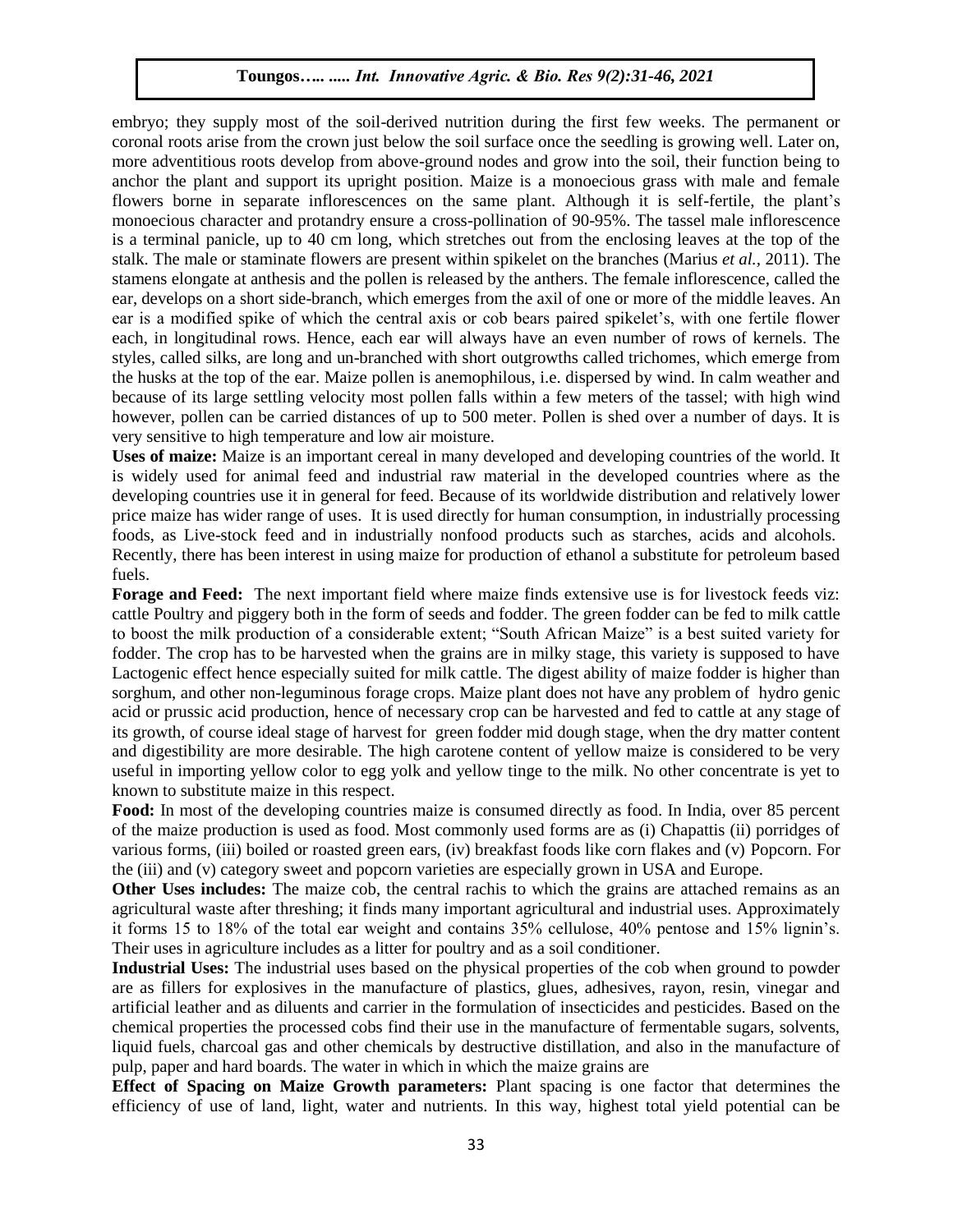achieved in the smallest possible area (Oseni and Fawusi, 1986). Plants spaced equidistantly from each other compete minimally for nutrients, light and other factors (Laver, 1994). The utilization of higher plant densities within the row could be a limiting factor in wide rows, preventing the full expression of the yield potential of new cultivars. Narrower spacing of rows is a partial mean of achieving equidistant spacing between maize plants (Laver, 1994). Narrower rows make more efficient use of available light and also shade the surface soil more completely during the early part of the season while the soil is still moist (Bullock *et al*. 1998). This results in less water being lost from the soil surface by evaporation. However, Roy and Biswas (1992) found that plant height at maturity was not affected by plant population. With regard to leaf-stem ratio it was found that plants that had delayed emergence or emerged in a double or triple stand were observed to have long and narrow leaves with short and thin stems. Therefore, in general, the leaf-to-stem ratio was lower for the plants in narrow spacing and higher for the plants in wider spacing (Liu, *et al.* (2004).

**Effect of Spacing on Yield Parameters:** The yield of maize as a forage crop is always expressed as dry weight or fresh weight. The term dry weight is preferred than fresh weight because the fresh weight of the plant is subjected to considerable fluctuation according to moisture content. The distribution of the dry matter during the development of the plant is a function of environment and genetic factors that influence leaf area development (Deinum and Struik, 1986). Dry matter yield of maize is positively related to plant population. Greater dry matter yield was obtained under high population compared to low population (Fisher and Wilson, 1975). Brown *et al*. (1964) and Caravetta *el al*. (1990) reported that decrease withinrow plant spacing and narrow row spacing are effective means of increasing dry matter production. Dry matter yield on an individual plant basis decreased with increasing plant density, since higher densities contained more plants per unit land area. Dry matter yield per unit area increased with plant density (Eschie, 1992).

**Varieties:** National Bureau of Plant Genetic Resources (NBPGR) gene bank conserves around 9000 accessions of maize landraces including indigenous collection, exotic material, genetic stocks, inbred lines etc. in long term storage. The ecology and genetic diversity of maize, the diversity and dynamics of maize populations, and the maintenance of maize landraces and genotypes have been well-studied, particularly among subsistence farmers in Mexico, maize"s center of origin (Sajjan A.L *et al.,* 2002). At present there is increased interest of plant genetic resources users for accessing information related to characterization and evaluation descriptors. Maize genetic resources represented by local populations originating from different areas, represent important useful genes sources for improving species as opined by (Marius *et al.,* 2011).

# **MATERIALS AND METHODS**

**Experimental site:** A field experiment was conducted at Food and Agricultural Organization/Tree Crop Programme (FAO/TCP) Teaching and Research Farm, Faculty of Agriculture, Adamawa State University, Mubi, Northern Guinea Savannah zone of Nigeria, during the 2019 cropping season. Mubi is geographically located at latitude  $10^0$  05" N of the equator and longitude  $13^0$  16" E Green Meridian time on altitude of 696m above sea level. The research was conducted on sandy loam soil to determine appropriate spacing as a catalyst to bumper maize (*Zea mays*) production in Mubi, Adamawa State Nigeria. Sammaz17, Sammaz24 varieties; Admiralla "A" obtained from Sebore Farms and a Local cultivar obtained from Mubi market were used for the research.

**Experimental Design and Layout:** The experiment was laid in a factorial split plot in a Randomized Complete Block Design (RCBD) and replicated three times. Planting was done at the spacing of 75 x 25 cm, 75 x 50cm and 80 x 20cm, with the local cultivar as a control respectively. The annual rainfall of Mubi ranges from 900 to 1100mm and the length of the rainy season ranges from 150-160 days, mostly from May to October (Adebayo and Tukur, 1999).

Land preparation and Crop Management: The experimental site was cleared, ploughed and demarcated into plot manually in May 2019. Manual hoe weeding was done at 2, 4, 6 and 8 weeks after sowing to ensure weed-free growth environment. Fertilizer application was done at exactly two weeks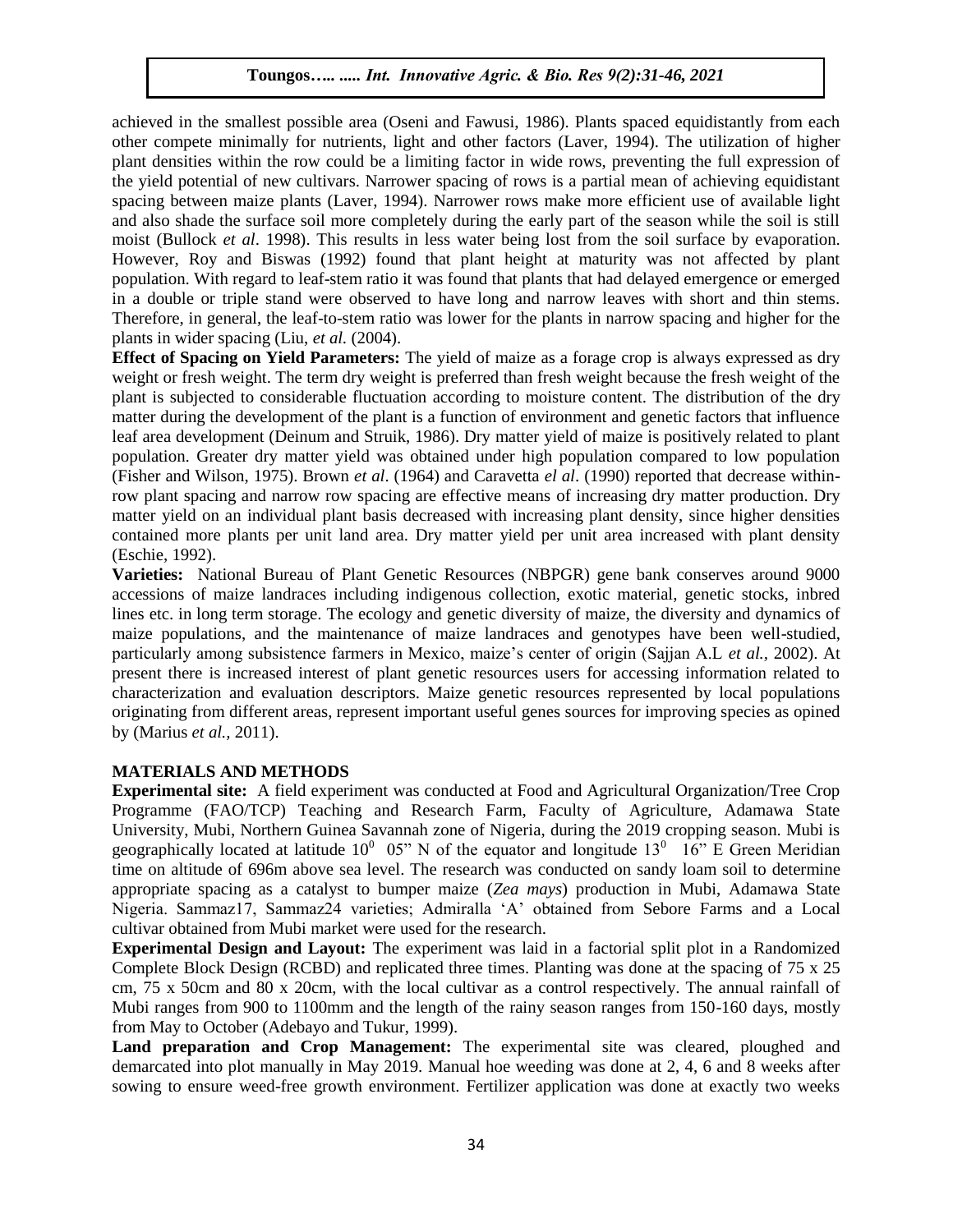after sowing at the rate of 75kgN, 75kg  $P_2O_5$  and 75kg K<sub>2</sub>0 and 75kgN/ha at five weeks after sowing as top dressing using NPK 15:15:15 and Urea respectively.

**Data Collection:** Data were collected from 5 randomly selected plants from the middle of each plot on the following parameters:

- i. **Plant height (cm):** the plant height was measured from the ground level to the last flag leaf at 4 and 8 weeks after sowing (WAS) while at 12 WAS and harvest and mean recorded.
- ii. **Number of Leaves per Plant:** the number of leaves in quadrat was counted and the mean number of leaves per plant was obtained.
- iii. **Number of Days to 50% tasseling:** this was taken at interval between date of sowing and the time when 50% of the plants per plot have tasseled.
- iv. **Number of days to 50% silking:** this was taken at interval between date of sowing and the time when 50% of the plants per plot have silk.
- v. **100 seed weight:** the randomly selected 100 seeds was weighed and recorded.
- vi. **Weight of dry cobs:** the dry cobs of maize were measured with weighing balance in kilogram.
- vii. **Cob diameter:** the diameter of selected cob was measured using a vernier caliper. The diameters was added and then divided by the number of cobs to find the average.
- viii. **Grain yield per net plot:** the grain yield per plot of maize was measured with weighing balance in kilogram.
- ix. **Grain yield tone per hectare:** the grain yield per hectare of maize was measured with weighing balance in kilogram.

**Statistical analysis:** Data collected were subjected to Analysis of Variance (ANOVA) and significant means was separated using Duncan"s Multiple Range Test (DMRT) as described by Gomez and Gomez (1984).

| <b>TREATMENT</b> | $\overline{4}$ | 6     | 8         | 10        | 12      |
|------------------|----------------|-------|-----------|-----------|---------|
| <b>SPACING</b>   |                |       |           |           |         |
| S <sub>1</sub>   | 7.73a          | 9.13a | 10.43a    | 11.77a    | 12.83a  |
| S <sub>2</sub>   | 7.62a          | 8.97a | 10.18a    | 11.60a    | 12.40ab |
| S <sub>3</sub>   | 7.42a          | 8.73a | 10.22a    | 11.65a    | 12.17b  |
| $P$ of $F$       | 0.594          | 0.512 | 0.806     | 0.862     | 0.078   |
| S.E              | 0.092          | 0.116 | 0.78      | 0.049     | 0.195   |
| <b>VARIETY</b>   |                |       |           |           |         |
| V <sub>1</sub>   | 7.76a          | 9.11a | 10.33a    | 11.53a    | 12.51a  |
| V <sub>2</sub>   | 7.73a          | 9.11a | 10.22a    | 11.84a    | 12.33a  |
| V <sub>3</sub>   | 7.76a          | 8.96a | 10.18a    | 11.56a    | 12.51a  |
| V4               | 7.11a          | 8.60a | 10.38a    | 11.76a    | 12.51a  |
| P of F           | 0.238          | 0.536 | 0.971     | 0.786     | 0.918   |
| S.E              | 0.159          | 0.121 | 0.047     | 0.076     | 0.044   |
| $S \times V$     | <b>Ns</b>      | Ns    | <b>Ns</b> | <b>Ns</b> | $\ast$  |

## **RESULT AND DISCUSSION**

**Table 1: Effect of spacing and variety on the number of leaves of maize** 

Means with the same letter are not significantly different ( $(P< 0.05)$ . Key= S<sub>1</sub>= 80 x 20cm, S<sub>2</sub>= 75 x 50cm S<sub>3</sub>= 75 x 25cm,  $V_1$ = Sammaz 17,  $V_2$ = Sammaz 24 V3= Admiral 'A',  $V_4$ = local variety

The effects of variety and spacing on number of leaves are shown in Table 1, the result showed that number of leaves was not significantly affected by spacing at 4, 6, 8 and 10 weeks after planting, however at 12 weeks after planting where the spacing 80 x 20cm significantly (P˂ 0.05) produced more number of leaves than 75 x 25cm. There was no significant difference observed in the number of leaves among the varieties. This is contrary to the findings of Sajjan *et al*., (2002) who reported that growth characters of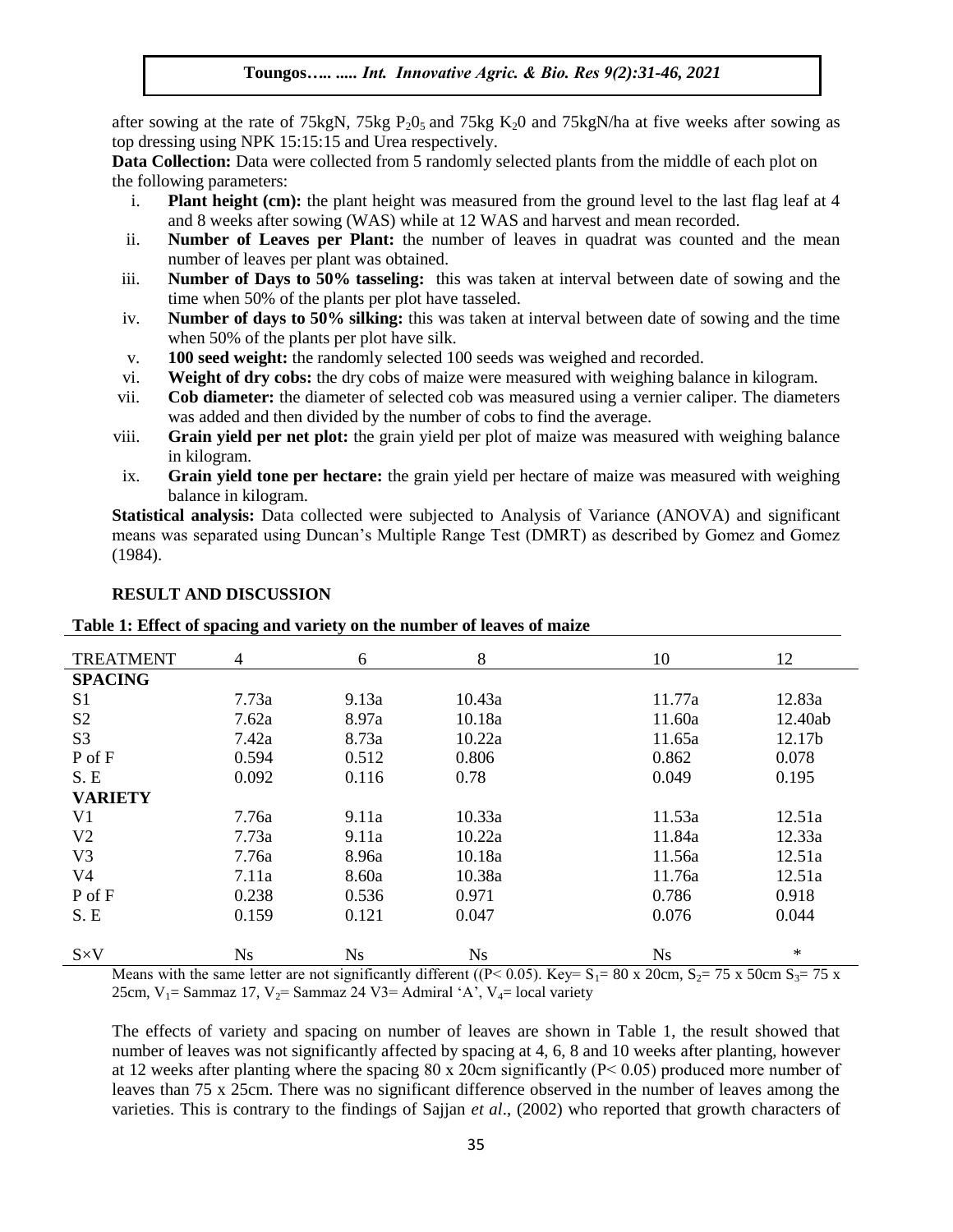crops varied because of differences in their genetic make-up. Maize plant sown at 15cm spacing had higher number of leaves than their counterparts which were sown at wider spacing, possibly because of increased growth rate in search for space, sunlight and other environmental resources. This is consistent with the findings of Al-Rudha and Al-Youmis (1998) and Ali *et al.* (2003) that made similar reports on 15cm-spaced maize plants.

| <b>TREATMENT</b> | 4      | 6      | 8       | 10       | 12       |
|------------------|--------|--------|---------|----------|----------|
| <b>SPACING</b>   |        |        |         |          |          |
| S <sub>1</sub>   | 45.92a | 60.90a | 126.05b | 159.81a  | 169.68a  |
| S <sub>2</sub>   | 48.60a | 63.88a | 122.18b | 154.48a  | 168.68ab |
| S <sub>3</sub>   | 48.37a | 61.97a | 135.70a | 165.47a  | 170.62b  |
| P of F           | 0.652  | 0.525  | 0.009   | 0.599    | 0.954    |
| S.E              | 0.858  | 0.872  | 4.019   | 3.171    | 0.558    |
| <b>VARIETY</b>   |        |        |         |          |          |
| V <sub>1</sub>   | 52.24a | 68.29a | 130.20a | 165.24ab | 173.51a  |
| V <sub>2</sub>   | 50.49a | 64.29a | 122.54a | 139.33b  | 158.80a  |
| V <sub>3</sub>   | 50.20a | 64.07a | 132.27a | 168.98a  | 176.40a  |
| V4               | 37.68b | 52.36b | 126.80a | 166.20ab | 169.93ab |
| P of F           | 0.006  | 0.001  | 0.168   | 0.106    | 0.136    |
| S.E              | 3.380  | 3.439  | 2.104   | 6.914    | 3.854    |
| $S \times V$     | $\ast$ | $\ast$ | $\ast$  | $\ast$   | $\ast$   |

| Table 2: Effect of spacing and variety on plant height of maize at 4- |  |  |
|-----------------------------------------------------------------------|--|--|
| 12WAS                                                                 |  |  |

Means with the same letter are not significantly different ((P < 0.05). Key= S<sub>1</sub>= 80 x 20cm, S<sub>2</sub>= 75 x 50cm S<sub>3</sub>= 75 x 25cm,  $V_1$ = Sammaz 17,  $V_2$ = Sammaz 24, V3= Admiral 'A',  $V_4$ = local variety.

The effect of variety and spacing on plant height is shown in Table 2, shows that, plant height was not significantly affected by spacing at 4, 6, and 10 weeks after planting except at 8 and 12 weeks where a the spacing of 75 x 25cm significantly ( $P<$  0.05) produced the tallest plants. On the different variety significant difference was observed at 4, 6, 10 and 12 WAS. At 4 and 6 WAS Sammaz 17recorded the tallest plant and at 10 and 12 WAS, Admiral "A" recorded the tallest plant. There was no significance difference observed among the varieties in 8 WAS. This observation is similar to the findings of Teasdale (1995), Widdicombe and Thelen (2002), and Dalley *et al.* (2006) who all attributed the increased growth rates and earlier canopy closure of narrow row spaced crops to quest for increased light interception as well as increased availability of soil moisture because of equidistant distribution of crop plants. It is also in agreement with the reports of Al-Rudha and Al-Youmis (1998) that maize sown at 15cm had maximum plant height compared with their counterparts sown at wider intra-row spacing.

|                |                   | <b>THOICE:</b> Interaction of spacing and variety number of icaves |        |  |
|----------------|-------------------|--------------------------------------------------------------------|--------|--|
|                | S1                | S2                                                                 | S3     |  |
| V <sub>1</sub> | 8.40a             | 7.07ab                                                             | 7.80ab |  |
| V <sub>2</sub> | 8.33a             | 7.80ab                                                             | 7.07ab |  |
| $V_3$          | 7.47ab            | 8.13ab                                                             | 7.67ab |  |
| V4             | 6.73 <sub>b</sub> | 7.47ab                                                             | 7.13ab |  |
|                |                   |                                                                    |        |  |

**Table 3: Interaction of spacing and variety number of leaves** 

Means with the same letter are not significantly different ((P < 0.05). Key=  $S_1$  = 80 x 20cm,  $S_2$  = 75 x 50cm  $S_3$  = 75 x 25cm,  $V_1$ = Sammaz 17,  $V_2$ = Sammaz 24 V3= Admiral 'A',  $V_4$ = local variety.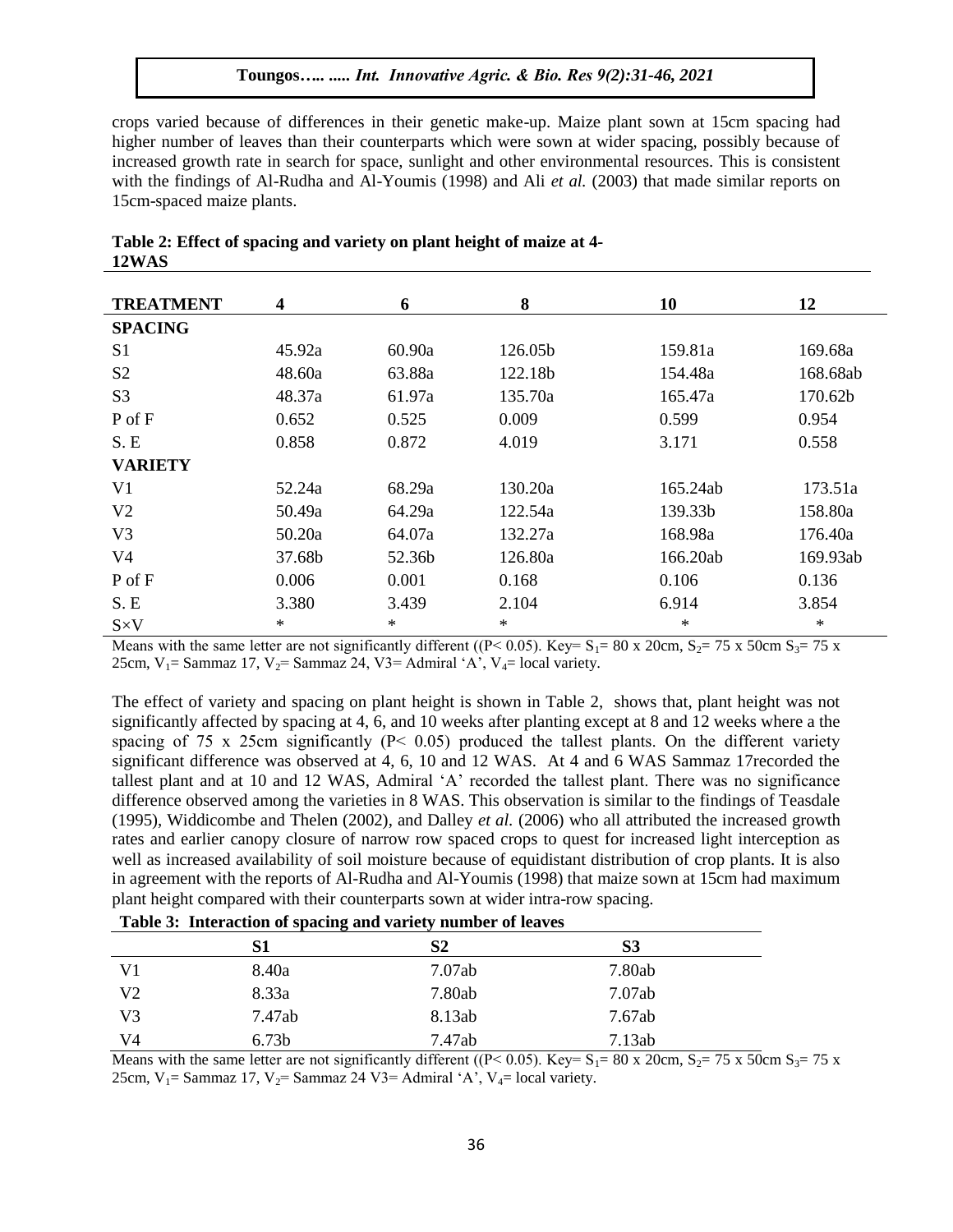The interaction of difference spacing and varieties of maize on number of leaves are presented in table 3; the result showed that at the spacing of 75 x 25cm and 75 x 50cm, there was no significant difference in the number of leaves among the maize varieties. However, at the spacing of 80 x 20cm, Sammaz 17 and Sammaz 24 produced significantly (P˂ 0.05) more number of leaves than the local variety. Generally, at the spacing of 80 x 20cm, the improved varieties of maize produced more leaves than the local variety.

| <b>TREATMENT</b> | $\overline{\mathbf{4}}$ | 6      | 8       | 10       | 12       |
|------------------|-------------------------|--------|---------|----------|----------|
| <b>SPACING</b>   |                         |        |         |          |          |
| S <sub>1</sub>   | 45.92a                  | 60.90a | 126.05b | 159.81a  | 169.68a  |
| S <sub>2</sub>   | 48.60a                  | 63.88a | 122.18b | 154.48a  | 168.68ab |
| S <sub>3</sub>   | 48.37a                  | 61.97a | 135.70a | 165.47a  | 170.62b  |
| P of F           | 0.652                   | 0.525  | 0.009   | 0.599    | 0.954    |
| S.E              | 0.858                   | 0.872  | 4.019   | 3.171    | 0.558    |
| <b>VARIETY</b>   |                         |        |         |          |          |
| V <sub>1</sub>   | 52.24a                  | 68.29a | 130.20a | 165.24ab | 173.51a  |
| V <sub>2</sub>   | 50.49a                  | 64.29a | 122.54a | 139.33b  | 158.80a  |
| V <sub>3</sub>   | 50.20a                  | 64.07a | 132.27a | 168.98a  | 176.40a  |
| V4               | 37.68b                  | 52.36b | 126.80a | 166.20ab | 169.93ab |
| P of F           | 0.006                   | 0.001  | 0.168   | 0.106    | 0.136    |
| S.E              | 3.380                   | 3.439  | 2.104   | 6.914    | 3.854    |
| $S \times V$     | $\ast$                  | $\ast$ | $\ast$  | $\ast$   | $\ast$   |

|  | Table 4: Effect of spacing and variety on plant height of maize at 4-12WAS |
|--|----------------------------------------------------------------------------|
|  |                                                                            |

Means with the same letter are not significantly different ((P < 0.05). Key=  $S_1$  = 80 x 20cm,  $S_2$  = 75 x 50cm  $S_3$  = 75 x 25cm,  $V_1$  = Sammaz 17,  $V_2$  = Sammaz 24, V3 = Admiral 'A',  $V_4$  = local variety.

The effect of variety and spacing on plant height is presented in Table 4 shows that, plant height was not significantly affected by spacing at 4, 6, and 10 weeks after planting except at 8 and 12 weeks where a the spacing of 75 x 25cm significantly ( $P < 0.05$ ) produced the tallest plants. On the different variety significant difference was observed at 4, 6, 10 and 12 WAS. At 4 and 6 WAS Sammaz 17 recorded the tallest plant and at 10 and 12 WAS, Admiral "A" recorded the tallest plant. There was no significance difference observed among the varieties in 8 WAS. This observation is similar to the findings of Teasdale (1995), Widdicombe and Thelen (2002), and Dalley *et al.* (2006) who all attributed the increased growth rates and earlier canopy closure of narrow row spaced crops to quest for increased light interception as well as increased availability of soil moisture because of equidistant distribution of crop plants. It is also in agreement with the reports of Al-Rudha and Al-Youmis (1998) that maize sown at 15cm had maximum plant height compared with their counterparts sown at wider intra-row spacing.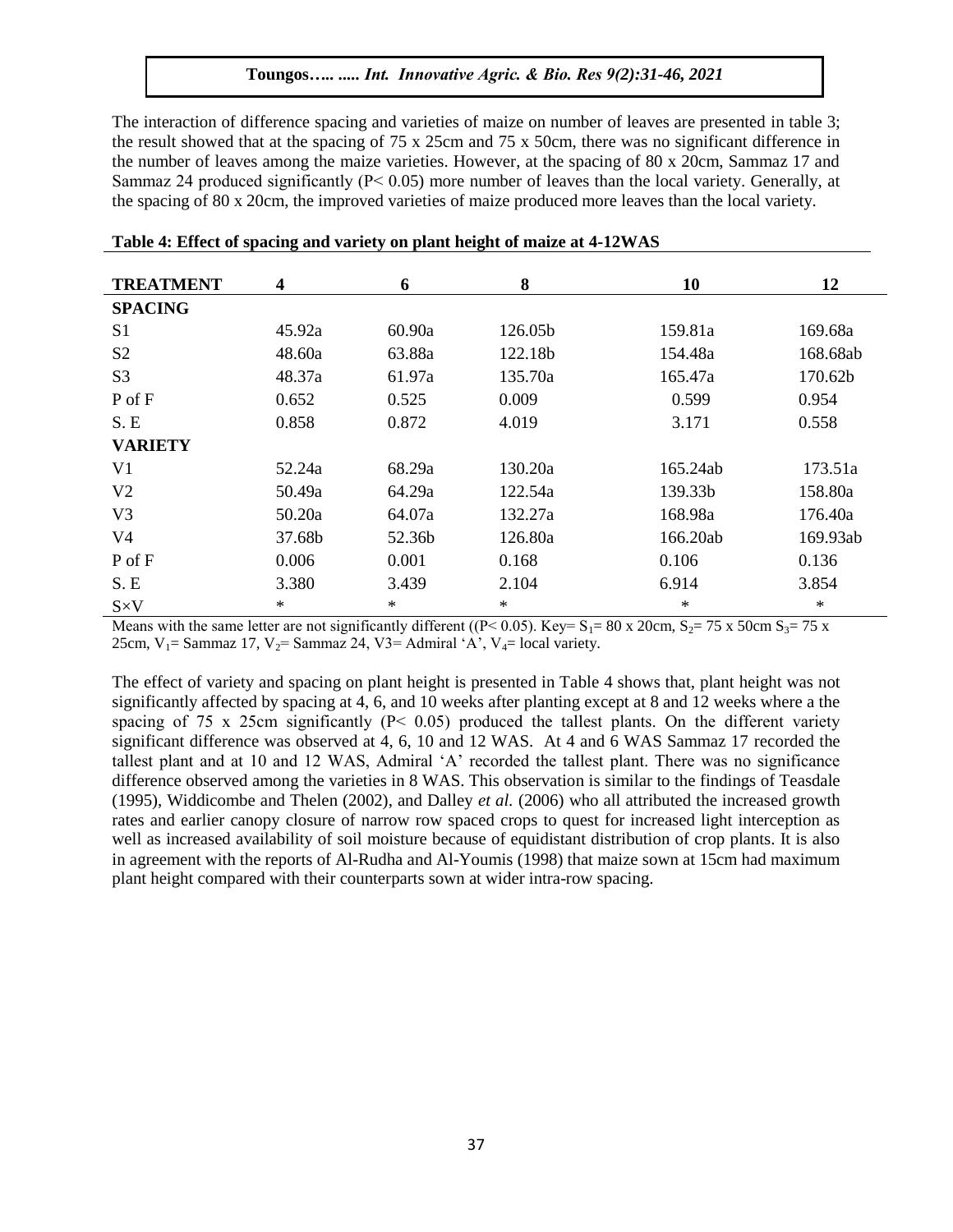**Toungos***….. ..... Int. Innovative Agric. & Bio. Res 9(2):31-46, 2021*

|                | S1       |       | S <sub>2</sub> | S3       |
|----------------|----------|-------|----------------|----------|
|                |          | 4WAP  |                |          |
| V <sub>1</sub> | 52.53ab  |       | 48.67a         | 55.53a   |
| V <sub>2</sub> | 50.33ab  |       | 50.07ab        | 51.07ab  |
| V <sub>3</sub> | 47.13ab  |       | 54.33a         | 49.13ab  |
| V <sub>4</sub> | 33.67c   |       | 41.33abc       | 37.73bc  |
|                |          | 6WAP  |                |          |
| V <sub>1</sub> | 68.33a   |       | 68.40a         | 68.13a   |
| V <sub>2</sub> | 63.53ab  |       | 68.00a         | 61.33ab  |
| V <sub>3</sub> | 62.27ab  |       | 66.73a         | 63.20ab  |
| V <sub>4</sub> | 49.47b   |       | 52.40ab        | 55.20ab  |
|                |          | 8WAP  |                |          |
| V <sub>1</sub> | 117.73b  |       | 126.47b        | 146.40a  |
| V <sub>2</sub> | 118.20b  |       | 119.93b        | 129.80ab |
| V <sub>3</sub> | 136.47ab |       | 124.57b        | 135.47ab |
| V <sub>4</sub> | 131.80ab |       | 117.47b        | 131.13ab |
|                |          | 10WAP |                |          |
| V <sub>1</sub> | 164.40ab |       | 156.13ab       | 175.20a  |
| V <sub>2</sub> | 144.33ab |       | 123.67b        | 150.00ab |
| V <sub>3</sub> | 160.40ab |       | 171.73a        | 174.80a  |
| V <sub>4</sub> | 170.33a  |       | 166.40ab       | 161.87ab |
|                |          |       |                |          |

**Table 5 : Interaction of spacing and maize varieties plant height** 

Means with the same letter are not significantly different ((P < 0.05). Key=  $S_1$  = 80 x 20cm,  $S_2$  = 75 x 50cm  $S_3$  = 75 x 25cm,  $V_1$ = Sammaz 17,  $V_2$ = Sammaz 24, V3= Admiral 'A',  $V_4$ = local variety

The interaction of different spacing and varieties of maize on plant height is presented in Table 5 above. There was significance difference in interaction between spacing and variety on plant height at 4, 6, 8 and 10. At 4WAS;  $S_1$  (80 x 20cm) Sammaz 17 recorded the tallest plant while in  $S_2$  (75 x 50cm) Admiral A' recorded the tallest plant and  $S_3$  (75 x 25cm) Sammaz 17 recorded the tallest plant. At 6WAS;  $S_1$  (80 x 20cm) Sammaz 17 recorded the tallest plant, while  $S_2$  (75 x 50cm) Admiral 'A, recorded the tallest plant and  $S_3$  (75 x 25cm) Sammaz 17 recorded the tallest plant. At 8WAS  $S_1$  (80 x 20cm) Admiral 'A' recorded the tallest plant, while in  $S_2$  (75 x 50cm) Sammaz 17 recorded the tallest plant, and  $S_3$  (75 x 25cm) Sammaz 17 recorded the tallest plant. At 10 WAS;  $S_1$  (80 x 20cm) Sammaz 17 recorded the tallest plant while  $S_2$  (75 x 50cm) and  $S_3$  (75 x 25cm) Admiral 'A, recorded the tallest plant. Boomsma *et al.* (2009) found out that plant height declined with increase in plant population while Sangoi *et al*. (2011) observed that reducing plant space increased crop yield and performance and such output was dependent on the interactions between management and environment.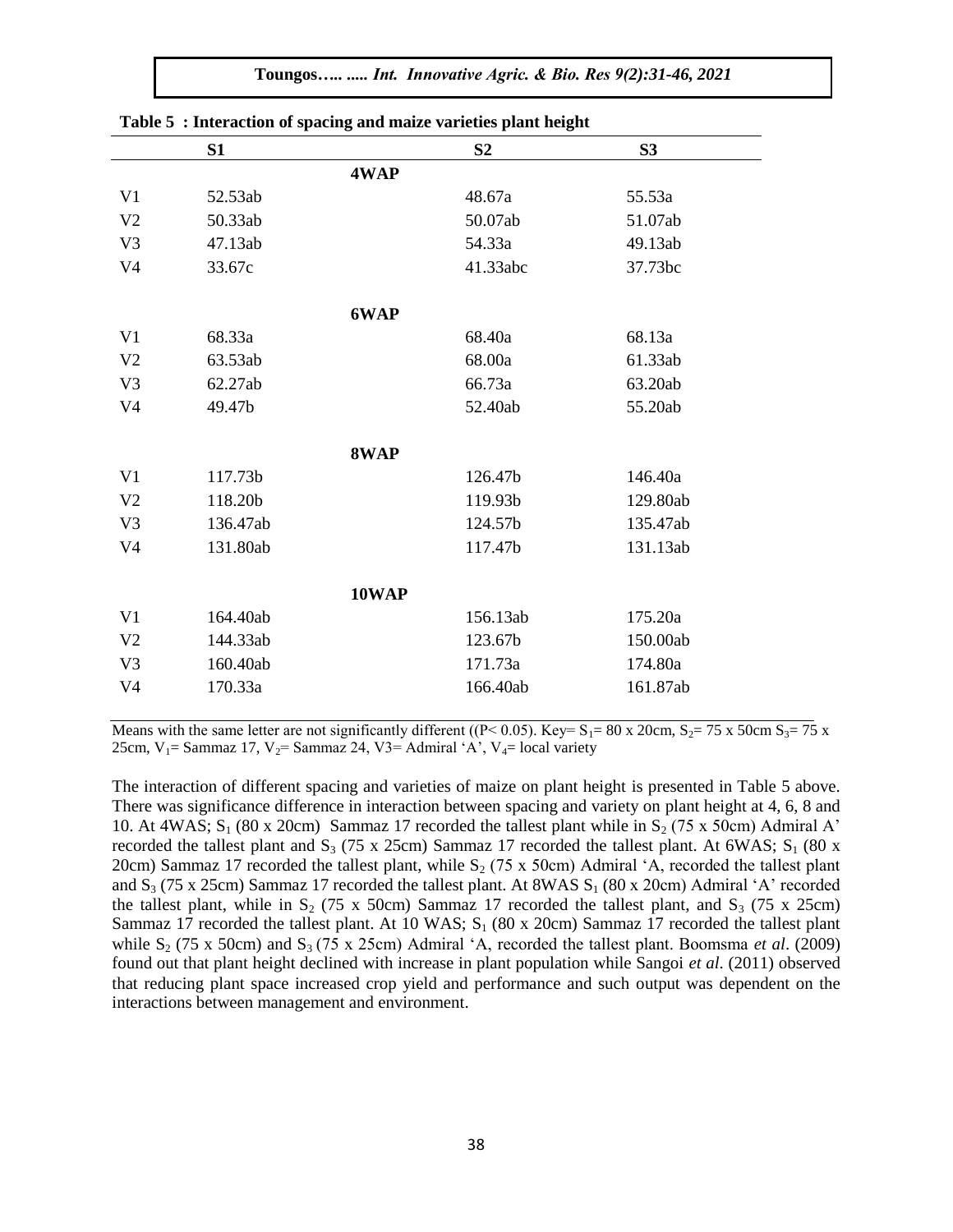|                | S1      | S2       | S3       |  |
|----------------|---------|----------|----------|--|
| V1             | 52.33bc | 54.33abc | 53.00abc |  |
| V <sub>2</sub> | 51.67c  | 51.67c   | 52.06bc  |  |
| V <sub>3</sub> | 51.33c  | 52.00bc  | 51.67c   |  |
| V4             | 56.00a  | 54.67abc | 55,33ab  |  |

|  |  |  | Table 6: Interaction of spacing and variety on days to 50% tasseling |  |  |  |  |  |  |  |  |
|--|--|--|----------------------------------------------------------------------|--|--|--|--|--|--|--|--|
|--|--|--|----------------------------------------------------------------------|--|--|--|--|--|--|--|--|

Means with the same letter are not significantly different ((P< 0.05). Key= S<sub>1</sub>= 80 x 20cm, S<sub>2</sub>= 75 x 50cm S<sub>3</sub>= 75 x 25cm,  $V_1$ = Sammaz 17,  $V_2$ = Sammaz 24, V3= Admiral 'A', V<sub>4</sub>= local variety

The interaction of spacing and variety as presented in Table 6, reveals that, there was no significant difference in respect to days to 50% tasseling. However, at the spacing of 80 x 20cm, the local variety was significantly ( $p<0.05$ ) different from the improved varieties.

| Table 7 : Effect of spacing and variety on day to 50% Tasseling |  |
|-----------------------------------------------------------------|--|
| <b>ERRY LER ERATE</b>                                           |  |

| <b>TREATMENT</b> |        |
|------------------|--------|
| <b>SPACING</b>   |        |
| S1               | 52.83a |
| S <sub>2</sub>   | 53.17a |
| S <sub>3</sub>   | 53.00a |
| P of F           | 0.909  |
| S.E              | 0.096  |
| <b>VARIETY</b>   |        |
| V <sub>1</sub>   | 53.22b |
| V <sub>2</sub>   | 51.78b |
| V <sub>3</sub>   | 51.67b |
| V <sub>4</sub>   | 55.33a |
| P of F           | 0.004  |
| S.E              | 0.85   |
| $S \times V$     | $\ast$ |

Means with the same letter are not significantly different ((P< 0.05). Key= S<sub>1</sub>= 80 x 20cm, S<sub>2</sub>= 75 x 50cm S<sub>3</sub>= 75 x 25cm,  $V_1$ = Sammaz 17,  $V_2$ = Sammaz 24, V3= Admiral 'A',  $V_4$ = local variety.

The results of the effect of spacing and variety on days to 50% tasseling are presented on Table 7. It was indicated that, spacing levels had no significant difference with respect to 50% tasseling. However, number of days to 50% tasseling range from 51.67 Admiral A" to 55.33 local cultivar which different significantly from the improved cultivars.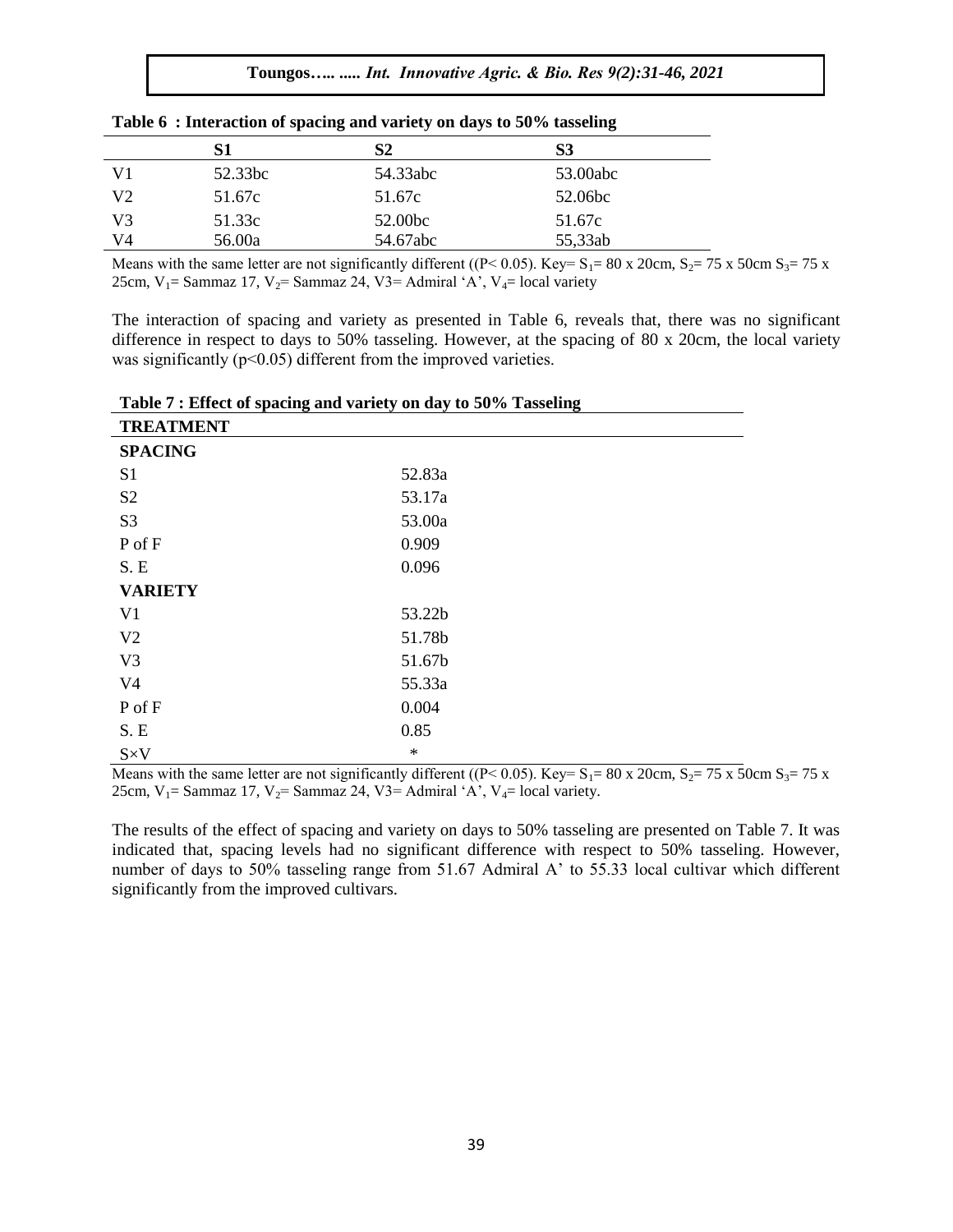| <b>TREATMENT</b> |        |
|------------------|--------|
| <b>SPACING</b>   |        |
| S <sub>1</sub>   | 55.42a |
| S <sub>2</sub>   | 56.25a |
| S <sub>3</sub>   | 56.25a |
| P of F           | 0.486  |
| S.E              | 0.278  |
| <b>VARIETY</b>   |        |
| V <sub>1</sub>   | 55.67b |
| V <sub>2</sub>   | 55.67b |
| V <sub>3</sub>   | 54.56b |
| V <sub>4</sub>   | 58.00a |
| P of F           | 0.016  |
| $S.E$            | 0.725  |
| $S \times V$     | $\ast$ |

**Table 8 : Effect of spacing and variety on days to 50% silking** 

Means with the same letter are not significantly different ((P < 0.05). Key=  $S_1$  = 80 x 20cm,  $S_2$  = 75 x 50cm S<sub>3</sub>= 75 x 25cm, V<sub>1</sub>= Sammaz 17, V<sub>2</sub>= Sammaz 24, V3= Admiral 'A', V<sub>4</sub>= local variety

The effect of variety and spacing on days to 50% silking is presented in Table 8; there was no significant difference on the spacing recorded in the varieties.. However, the local cultivar recorded the longest number of days to 50% silking differ significantly from the other varieties.

| where $\lambda$ is allowed the operating value (where $\eta$ ) can we appear the first violet<br><b>TREATMENT</b> |        |
|-------------------------------------------------------------------------------------------------------------------|--------|
| <b>SPACING</b>                                                                                                    |        |
| S <sub>1</sub>                                                                                                    | 0.261a |
| S <sub>2</sub>                                                                                                    | 0.240a |
| S <sub>3</sub>                                                                                                    | 0.258a |
| P of F                                                                                                            | 0.67   |
| S.E                                                                                                               | 0.007  |
| <b>VARIETY</b>                                                                                                    |        |
| V <sub>1</sub>                                                                                                    | 0.274a |
| V <sub>2</sub>                                                                                                    | 0.260a |
| V <sub>3</sub>                                                                                                    | 0.231a |
| V <sub>4</sub>                                                                                                    | 0.247a |
| P of F                                                                                                            | 0.507  |
| S.E                                                                                                               | 0.009  |
| $S \times V$                                                                                                      | Ns     |

|  | Table 9 : Effect of spacing and variety on weight of fresh cobs |  |  |  |  |
|--|-----------------------------------------------------------------|--|--|--|--|
|--|-----------------------------------------------------------------|--|--|--|--|

Means with the same letter are not significantly different ( $(P< 0.05)$ . Key= S<sub>1</sub>= 80 x 20cm, S<sub>2</sub>= 75

x 50cm S<sub>3</sub>= 75 x 25cm, V<sub>1</sub>= Sammaz 17, V<sub>2</sub>= Sammaz 24, V3= Admiral 'A', V<sub>4</sub>= local variety

The effect of variety and spacing on weight of fresh cobs is also presented in Table 9; statistical analysis showed that weight of fresh cobs was significantly affected by spacing. However, there was no significant difference among the varieties. This result is contrary to the finding of Zamir *et al*. (2011). Their work on two hybrids maize varieties H 1 (30 Y 87) and H 2 (31 R 88) having density levels S 1 (15 cm), S 2 (20 cm), S 3 (25 cm) and S 4 (30 cm) were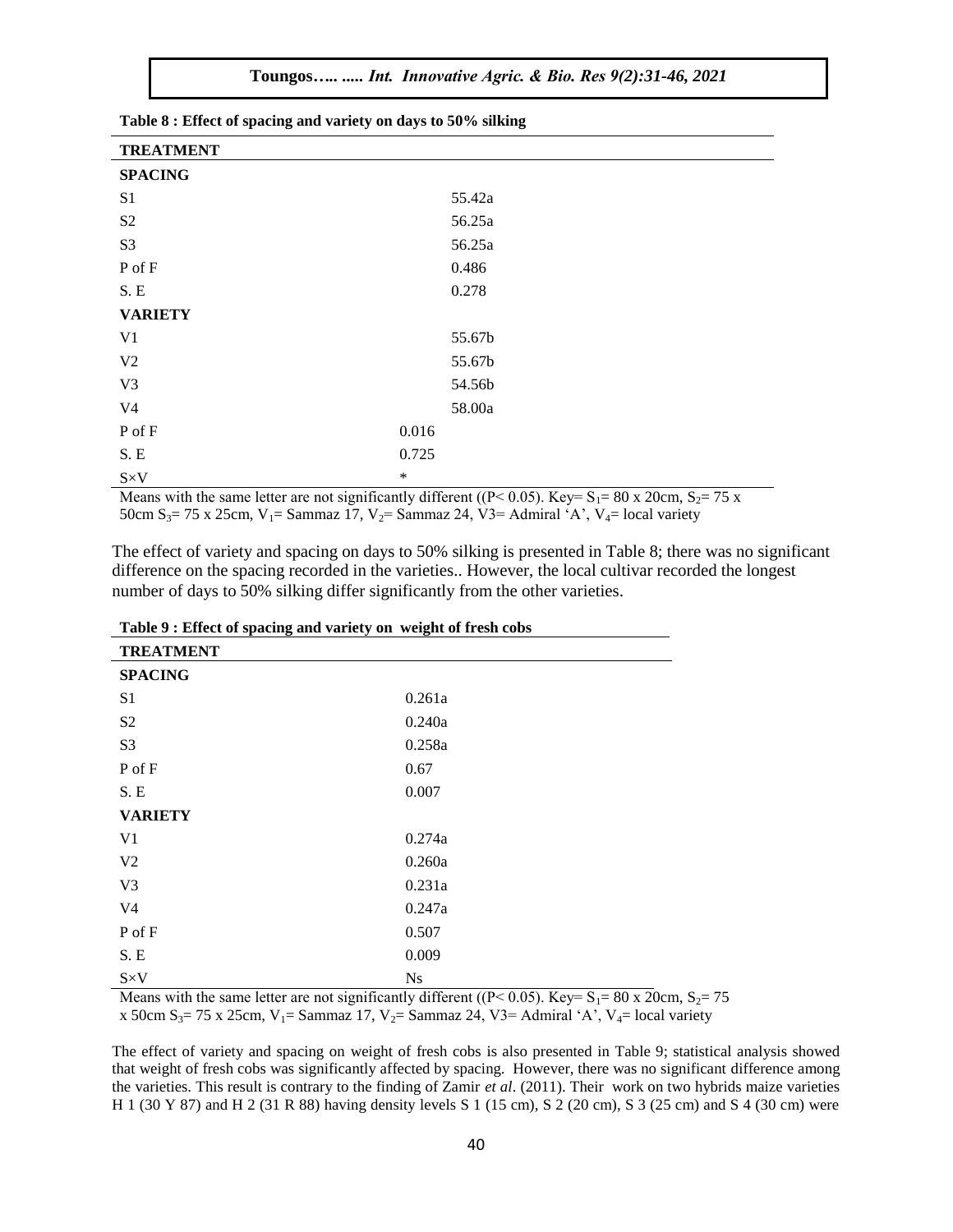sown at row spacing of 60cm. The hybrid 30 Y 87 matured early, produced more number of cobs per plant, more number of grain rows per cob, less number of grains per row and less cob length than the hybrid 31 R 88. Similarly 1000-grain weight, grain yield and straw yield of hybrid H 1 (30 Y 87) was significantly greater than the hybrid H 2 (31 R 88 Although narrow plant spacing (15, 20 cm) caused substantial reduction in yield components such as grains/cob, number of cobs/plant and 1000-grain weight compared to the wide plant spacing (30 cm) yet it gave the maximum yield  $(7.69 \text{ t} \text{ ha} - 1)$  against the minimum of  $(5.01 \text{ t} \text{ ha} - 1)$ .

| <b>TREATMENT</b>       |        |
|------------------------|--------|
| <b>SPACING</b>         |        |
| S <sub>1</sub>         | 1.167b |
| S <sub>2</sub>         | 1.083b |
| S <sub>3</sub>         | 1.417b |
| ${\bf P}$ of ${\bf F}$ | 0.016  |
| S.E                    | 0.1    |
| <b>VARIETY</b>         |        |
| V <sub>1</sub>         | 1.22a  |
| V <sub>2</sub>         | 1.33a  |
| V <sub>3</sub>         | 1.22a  |
| V <sub>4</sub>         | 1.11a  |
| P of F                 | 0.045  |
| S.E                    | 0.341  |
| $S \times V$           | $\ast$ |

**Table 10 : Effect of spacing and variety on number of ear per plant of maize** 

Means with the same letter are not significantly different ((P< 0.05). Key=  $S_1$ = 80 x 20cm,  $S_2$ = 75 x 50cm  $S_3$ = 75 x 25cm,  $V_1$  = Sammaz 17,  $V_2$  = Sammaz 24, V3 = Admiral 'A',  $V_4$  = local variety

The effect of variety and spacing on number of ear per plant is presented in Table 10; statistical analysis showed that number of ear per plant was not significantly affected by spacing. Similarly, there was no significant difference among the different varieties. However, there was significant interaction effect between the spacing and variety.

| Table 11 : Effect of spacing and variety on cob length |        |  |
|--------------------------------------------------------|--------|--|
| <b>TREATMENT</b>                                       |        |  |
| <b>SPACING</b>                                         |        |  |
| S1                                                     | 14.75a |  |
| S <sub>2</sub>                                         | 15.25a |  |
| S <sub>3</sub>                                         | 14.58a |  |
| $P$ of $F$                                             | 0.595  |  |
| S. E                                                   | 0.2    |  |
| <b>VARIETY</b>                                         |        |  |
| V <sub>1</sub>                                         | 15.00b |  |
| V <sub>2</sub>                                         | 17.00a |  |
| V <sub>3</sub>                                         | 17.00a |  |
| V4                                                     | 14.66b |  |
| P of F                                                 | 0.854  |  |
| S.E                                                    | 0.001  |  |
| $S \times V$                                           | ∗      |  |

Means with the same letter are not significantly different ( $(P< 0.05)$ ). Key= S<sub>1</sub>= 80 x 20cm, S<sub>2</sub>= 75 x 50cm  $S_3$  = 75 x 25cm, V<sub>1</sub> = Sammaz 17, V<sub>2</sub> = Sammaz 24, V3 = Admiral 'A', V<sub>4</sub> = local variety.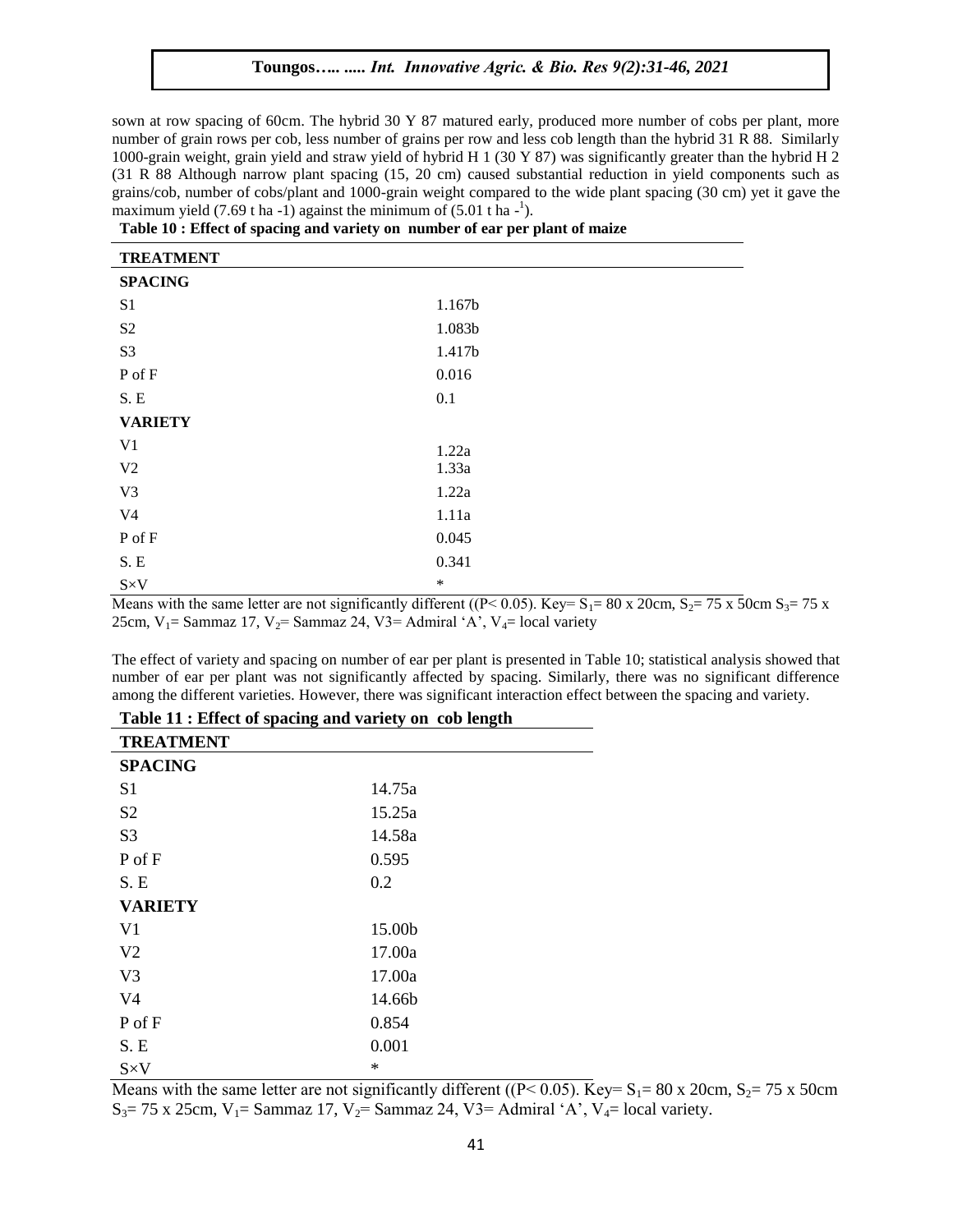The effect of variety and spacing on cob length is shown in Table 11; the results reveal that, cob length was not significantly affected by spacing. However, on the varieties, there were significant difference observed especially on Sammaz 24, and Admiral "A" which recorded the highest cob length. A similar result was also reported by Zamir *et al*. (2011). Where two hybrids maize varieties H 1 (30 Y 87) and H 2 (31 R 88) having density levels S 1 (15 cm), S 2 (20 cm), S 3 (25 cm) and S 4 (30 cm) were sown at row spacing of 60 cm. The hybrid 30 Y 87 Matured early, produced more number of cobs per plant, more number of grain rows per cob, less number of grains per row and less cob length than the hybrid 31 R 88.

| Tuber 12 Charles of Spacing and Variety on you diameter of manne<br><b>TREATMENT</b> |        |
|--------------------------------------------------------------------------------------|--------|
| <b>SPACING</b>                                                                       |        |
| S <sub>1</sub>                                                                       | 14.25a |
| S <sub>2</sub>                                                                       | 14.72a |
| S <sub>3</sub>                                                                       | 14.25a |
| P of F                                                                               | 0.732  |
| S.E                                                                                  | 0.166  |
| <b>VARIETY</b>                                                                       |        |
| V <sub>1</sub>                                                                       | 15.00b |
| V <sub>2</sub>                                                                       | 16.22a |
| V <sub>3</sub>                                                                       | 13.88c |
| V <sub>4</sub>                                                                       | 12.55d |
| P of F                                                                               | < 0001 |
| S.E                                                                                  | 0.702  |
| $S \times V$                                                                         | $\ast$ |

**Table 12 : Effect of spacing and variety on cob diameter of maize** 

Means with the same letter are not significantly different ( $(P< 0.05)$ ). Key= S<sub>1</sub>= 80 x 20cm, S<sub>2</sub>= 75 x 50cm  $S_3$  = 75 x 25cm, V<sub>1</sub> = Sammaz 17, V<sub>2</sub> = Sammaz 24, V3 = Admiral 'A', V<sub>4</sub> = local variety

The effect of variety and spacing on cob diameter as shown in Table 12 showed that, cob diameter was not significantly affected by spacing. However, significant difference was observed in Sammaz 24 which recorded the highest cob diameter. This is in line with the work of Zamir *et al*. (2011) on two hybrids maize varieties H 1 (30 Y 87) and H 2 (31 R 88) having density levels S 1 (15 cm), S 2 (20 cm), S 3 (25 cm) and S 4 (30 cm) which were sown at row spacing of 60 cm.

**Table 13 : Interaction of spacing and variety on days to 50% silking of maize** 

|                |                     | . .      | . .      |  |
|----------------|---------------------|----------|----------|--|
|                | S1                  | S2       | S3       |  |
| V1             | 55.00 <sub>bc</sub> | 56.00abc | 56.00abc |  |
| V <sub>2</sub> | 55.00 <sub>bc</sub> | 55.33abc | 56.67abc |  |
| V <sub>3</sub> | 54.00c              | 55.33abc | 54.33c   |  |
| V4             | 57.67ab             | 58.33a   | 58.33ab  |  |

Means with te same letter are not significantly different (( $P \le 0.05$ ). Key= S<sub>1</sub>= 80 x 20cm, S<sub>2</sub>= 75 x 50cm  $S_3$  = 75 x 25cm, V<sub>1</sub> = Sammaz 17, V<sub>2</sub> = Sammaz 24, V3 = Admiral 'A', V<sub>4</sub> = local variety

The interaction of spacing and variety (Table 13), the result showed that there was significant difference in respect to days to 50%. (80 x 20cm), (75 x 50cm) and S (75 x 25cm) while the local variety recorded the highest number of days to 50% silking.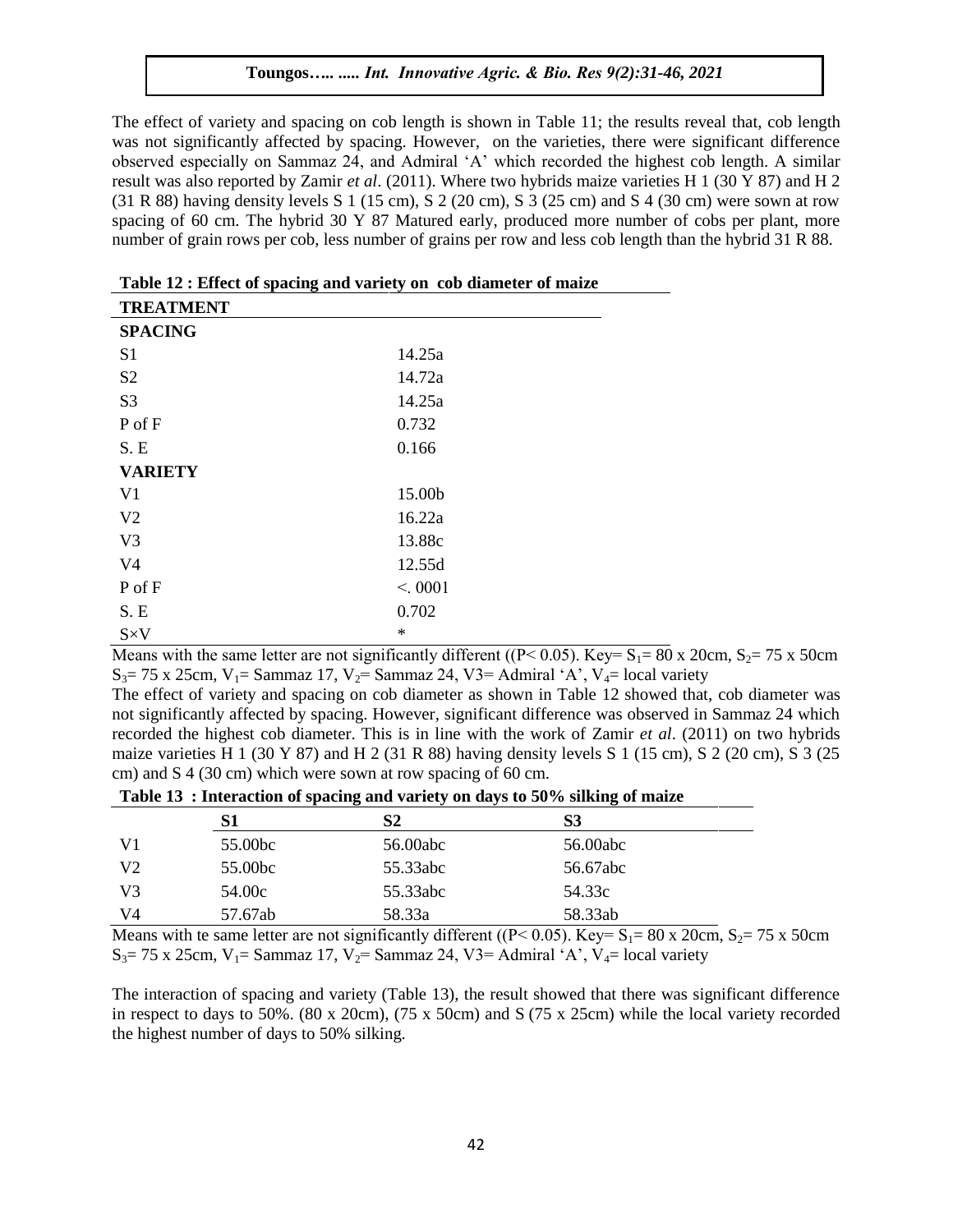| <b>TREATMENT</b> |         |
|------------------|---------|
| <b>SPACING</b>   |         |
| S <sub>1</sub>   | 32.67b  |
| S <sub>2</sub>   | 35.00a  |
| S <sub>3</sub>   | 33.75ab |
| P of F           | 0.021   |
| S.E              | 0.674   |
| <b>VARIETY</b>   |         |
| V <sub>1</sub>   | 34.56b  |
| V <sub>2</sub>   | 37.67a  |
| V <sub>3</sub>   | 32.11c  |
| V <sub>4</sub>   | 30.88c  |
| P of F           | < 0001  |
| S.E              | 0.702   |
| $S \times V$     | $\ast$  |

**Table 14 : Effect of spacing and variety on 100 seed weight** 

Means with the same letter are not significantly different ( $(P< 0.05)$ ). Key= S<sub>1</sub>= 80 x 20cm, S<sub>2</sub>= 75 x 50cm  $S_3$  = 75 x 25cm, V<sub>1</sub> = Sammaz 17, V<sub>2</sub> = Sammaz 24, V3 = Admiral 'A', V<sub>4</sub> = local variety.

The results on the effect of variety and spacing on 100 seed weight is presented in Table 14. The statistical analysis showed that 100 seed weight was significantly affected by spacing; 75 x 50cm significantly (P< 0.05) produced the heaviest weight of 100 seed while 80 x 20cm recorded the lowest weight. On the varieties, significant difference was observed in Sammaz 24 which recorded the highest weight of 100 seed and local variety recorded the higher weight of 100 seed. As can be seen from the table. This agrees with Silva *et al.* (2008) findings, which reported an increase in yield with an increase in plant population of the hybrid 30K75 from 40 to 80 000 plants ha- $^1$ , whose yield reached 6,239 and 8,703 kg ha-1 , respectively. With the spacing of 0.60 m between lines, Silva *et al*. (2012) achieved an increase of 11% in yield with an increase of plant density from 78 to 100 thousand plants ha-1.

| <b>TREATMENT</b> |        |
|------------------|--------|
| <b>SPACING</b>   |        |
| S <sub>1</sub>   | 2.22a  |
| S <sub>2</sub>   | 2.07a  |
| S <sub>3</sub>   | 2.19a  |
| P of F           | 0.083  |
| S.E              | 0.43   |
| <b>VARIETY</b>   |        |
| V <sub>1</sub>   | 2.54a  |
| V <sub>2</sub>   | 2.56a  |
| V <sub>3</sub>   | 2.28a  |
| V <sub>4</sub>   | 1.25b  |
| P of F           | 0.0005 |
| S.E              | 0.62   |
| $S \times v$     | $\ast$ |

|  | Table 15 : Effect of spacing and variety on grain yield per plot |  |
|--|------------------------------------------------------------------|--|
|  |                                                                  |  |

Means with the same letter are not significantly different ( $(P< 0.05)$ ). Key= S<sub>1</sub>= 80 x 20cm, S<sub>2</sub>= 75 x 50cm  $S_3$  = 75 x 25cm,  $V_1$  = Sammaz 17,  $V_2$  = Sammaz 24, V3 = Admiral 'A',  $V_4$  = local variety.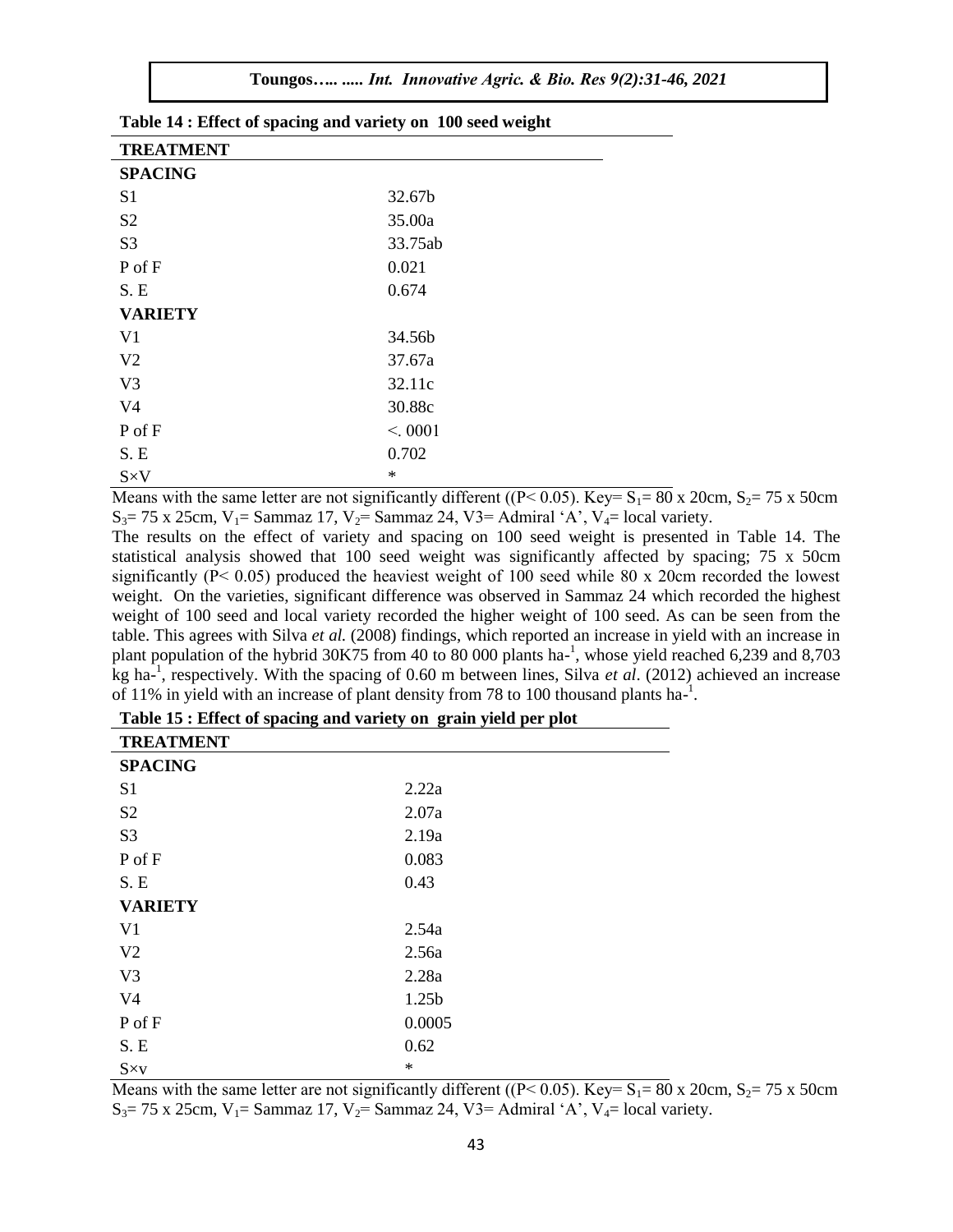The effect of variety and spacing on grain yield per plot is shown in Table 15; statistical analysis showed that grain yield per plot was not significantly affected by spacing. This result is similar to the findings of Kim (1997) and Olakojo *et al*. (1993) who reported that, highest number of cobs and higher grain yield were obtained from higher plant density due to narrow spacing. It further agrees with the findings of Widdicombe and Thelen (2002) who reported yield increase of 10% on narrow spacing.

#### **CONCLUSION AND RECOMMENDATION**

Findings from the study showed that the different spacing and varieties of maize studied in Mubi agroecologic zone did not show any significant difference in respect to number of leaves. Based on the results of the study, it is recommended that the best spacing for maize cultivation is 80 x 20cm and the best variety is Sammaz 24; as wider inter row spacing of 20cm (80×20cm) recorded the highest yield of 8.02 tons per hectare with Sammaz24. Based on the results, farmers in Mubi and the surroundings are advised to adopt Sammaz 24 at the spacing of 80×20 cm for optimum growth and maximum seed yield in the study area.

#### **REFFERENCES**

- Adebayo, A.A. and Tukur, A.L. (1999). *Mean Annual Rainfall. Adamawa State in Maps.* 1st Edition. Paraclete Publishers Nigeria Ltd, Yola-Nigeria. 23-26.
- Ado, S.G., Abubakar, I.U. and Momi, H. (1999). Prospect of Extra-early Maize varieties in the Nigeria Savanna Zones. Proceeding of National maize workshop july 22-24.
- Akbar, H., Shah, P., Azik., Saeet, H. and munnir, M. (199). Biomass, Grain Yield and harvest index and criteria for comparing corn types Different Nitrogen levels and planting densities. Sarhat *J. Agric,* 12: 261-267.
- Ali, R., Khahil, S. K., Raza, S. M. and Khan, H. (2003). Effects of herbicides and row spacing on maize (zea mays L). *Pakistan Journal of Weed Science Research*, 9(3-4): 171-178.
- Al-Rudha, M. S. and Al-Youmis, A. H. (1998). The effect of row spacing and nitrogen levels on yield, yield components and quality of maize *(Zea mays L.)*. *Iraqi Journal of Agricultural Science,* 13: 235-252.
- Anyanwu, C.P. (2013). Plant spacing, dry matter accumulation and yield of local and improved maize cultivars. Int. J. Agric. Environ. 61:124-129.
- Baron, V.S., Nadja, H.G, Stevenson, F.C (2006). Influence of population density, row spacing and hybrid on forage corn yield and nutritive value in a cool season environment. Can. J. Plant Sci. 1077:1131-1138.
- Bemire, A.S., Abdoulaye, T., Sanogo, D. and langyintuo, A. (2010). Characterization of maize producing household in the dry Savanna of Nigeria. Country Report-Nigeria. IITA Ibadan, Nigeria.
- Boloyi C (2014). Do row spacing and plant density influence maize productivity under reduced tillage.Arc-grain Corps Institute.www.grainsa.coizaldo-row-spacing and - Plant -Density Influence- Maize Productivity. Retrieved 23rd Feb. 2015.
- Boomsma CR, Santini JB, Tollenaar M, Vyn TJ (2009). Maize morphological response to intense crowding and low nitrogen availability. An analysis of and review. Agron. J. 101:1426-1452.
- Brown Anyanwu, B.O and Anyanwu, V.A. (1964). A Text Book for Agricultural Science for Schools and Colleges. Afp Africana Feb Publishers Ltd., Onitsha.
- Bullock, N.N.and Sontakke M.B, (1998). Bulb crops onion in Bose, T.K, M.G.Som and J. Kabir (eds.)Vegetable crops. *Naya prokash Calcutta*: 711-729
- Caravetta, M., Mondal, F. Mohammed, D. Alam, M.S. and Amin, M.B. 1990. Effect of spacing and depth of planting on growth and yield of onion. *Journal of Agroforestry Environment*, 4 (2):105- 108.
- Dalley, C. D., Bernards, M. I. and Kells, J. J. (2006). Effect of Weed removal timing and row spacing on soil moisture in corn (Zea mays). *Weed Technology,* 20: 399 – 409.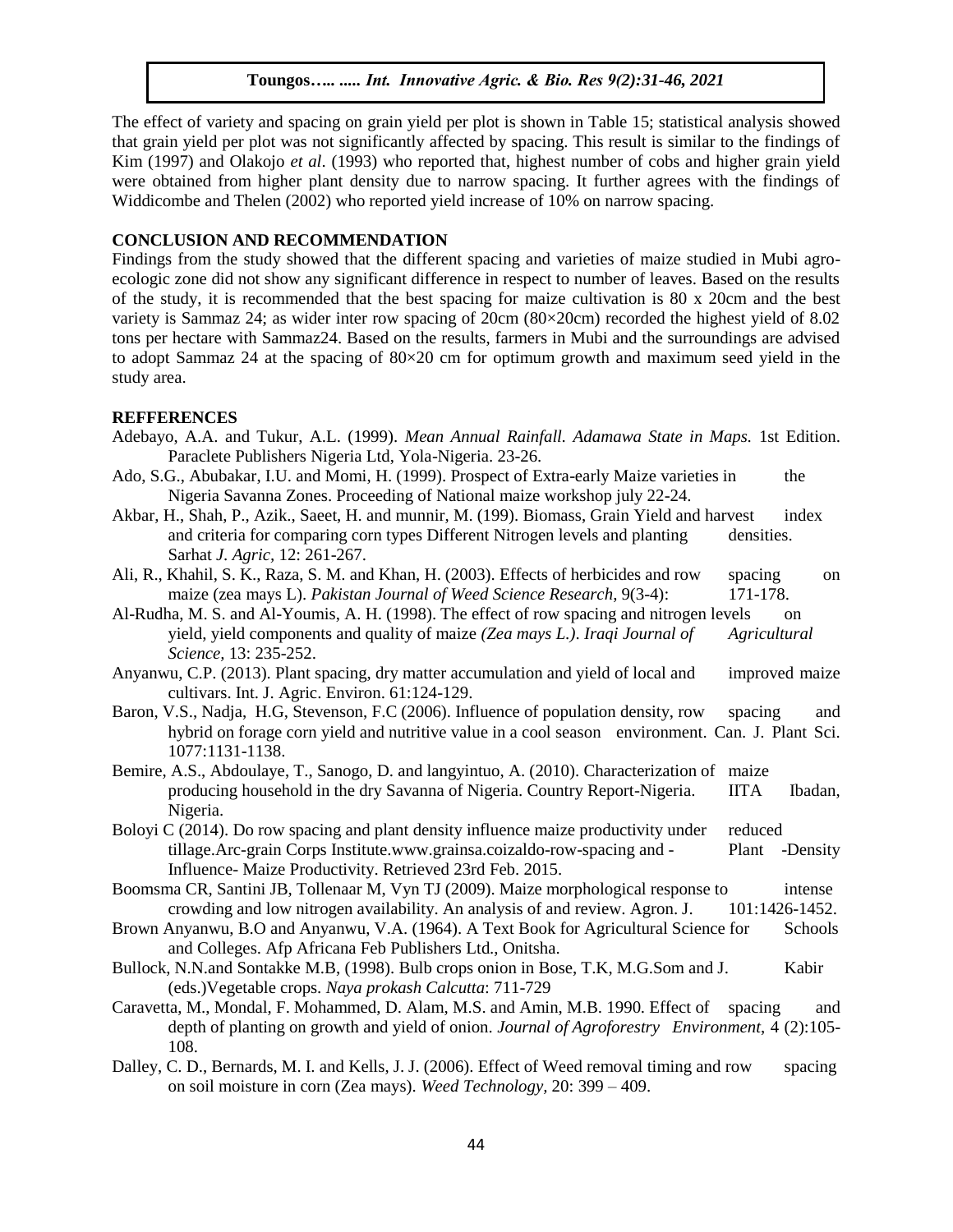Deinum and Struik (1986). Plant spacing, dry matter accumulation and yield of local and improved maize cultivars. Int. J. Agric. Environ. 61:124-129.

Eschie, (1992). 13-Ways corn is used in our everyday lives. Retrieved l7th Feb, 2015.

FAO- Food and Agricultural Organization (2012). Views. Food Crop and Shortages (1):1-10.

Fisher, and Wilson, (1975). Do row spacing and plant density influence maize productivity under reduced tillage.Arc-grain Corps Institute.www.grainsa.coizaldo-row-spacing and –Plant - Density Influence- Maize Productivity. Retrieved 23rd Feb. 2015.

Fowler J (2012). 13-Ways corn is used in our everyday lives. Retrieved l7th Feb, 2015.

Futuless, K.N; Kwaga, YM, Aberakwa, S.M. (2010). Effect of spacing on the performance of extra early yellow maize (*Zea mays L.*) Variety Tzesr-Y in Mubi Adamawa State. J. Am. Sci. 6(10):629-633.

- Gomez, K.A and Gomez A.D (1984). Statistical procedures for Agricultural Research,. 2<sup>nd</sup> Edition.
- John Wiley & sons, Singapore,680
- Kim, S. K. (1997). Achievement, challenges and future direction of hybrid maize research and product. In B.
- Laver, 1994. *Crop yield: Physiology and processes*. Springer-Verlag, Berlin Heidelberg, Germany.

Leebass J (2012). Husbandry of selected crops: sustainable agriculture and farming.

- Available at: http://hubpages.com/food/husbandry-of-selected-crops Retrieved 24th February, 2015.
- Marius M., Danela M., Domnica D. P., Constantin L., Danut-Petru. , Ana L., Marcel A. (2011). Evaluation of Romanian Maize Local Landraces for Increasing the Efficiency of Their Use In Breeding Programs. *Lucrăriştiinţifice* - vol. 54. Pp 77-83.
- Mureithi JG, Nzabi AW, Makini F, Tong"I E, Kidula N, Munyi D, Mwangi G, Odhok H, Ogunsumi IO, Ewola SO, Daramola AG (2005). Socio-economic impact assessment of maize production technology, Farmers' Welfare in Southwest Nigeria. J. Centr. Eur. Agric. 69(1):15-26. technology, Farmers' Welfare in Southwest Nigeria. J. Centr.
- Olakojo, S. A., Ogundodede, B. A., & Kogbe, J. O. S. (1993). Evaluation of Maize *(Zea mays)* Top crosses in a Rainforest Location. *Biose Res. Comm, 11*(2), 141-146.
- Onwueme, I.C. and Sinha, T.D. (1991). Field crop production in tropical Africa. CTA, EDE, the Netherlands publisher. P. 22-40.
- Oseni and Fawusi 1986 Row spacing, plant population, and yield relationships. Internetdo ument. http://cals.arizona.edu/crop/cotton/comments/aprill999cc.html.
- Remison, S.U. (2001). *Arable and vegetable crops of the tropics.* Gift prints Associates, Benin city, Nigeria pp 4-18.
- Roja, V. (2001). Effect of nitrogen and plant population on yield and quality of super sweet corn. *Indian J. Agron. 46:246-249.*
- Roy and Biswas (1992). Water resources development and management in Nigeria, First Edition. Merit International Publications, Lagos.
- Sajian A. S., Shekhargounda, M. and Badanur (2002). Influence of data of sowing, spacing and levels of nitrogen on yield attributes and seed yield of Okro. *Ikamataka Journal of Agricultural Science,* 15(2): 267-274.
- Sangoi, L., Schmitt, A., Vieira, J., Picoli Junior, G.J., Souza, C.A., Casa, R.T., Schenatto, D.E., Giordani, W., Boniatti, C.M., Machado, G.C., Horn, D. 2012. Variabilidade na distribuição espacial de plantas na linha e rendimento de grãos. *Revista Brasileira de Milho e Sorgo* 11: 268- 277.
- Sangoi, L., Schweitzer, C., Silva, P.R.F., Schmitt, A., Vargas, V.P., Casa, R.T., Souza, C.A. 2011. Perfilhamento, área foliar e produtividade do milho sob diferentes arranjos espaciais. *Pesquisa Agropecuária Brasileira* 46: 609-616.
- Sharifi RS, Sedghi M, Gholipouri A (2009). Effect of population density on yield and yield attributes of maize hybrids. Res. J. Biol. Sci. 4(4):375-379.
- Teasdale, I. R. (1995). Influence of narrow now/high population corn (Zea mays) on weed control and light transmittance. *Weed Technology*, 9: 113-118.